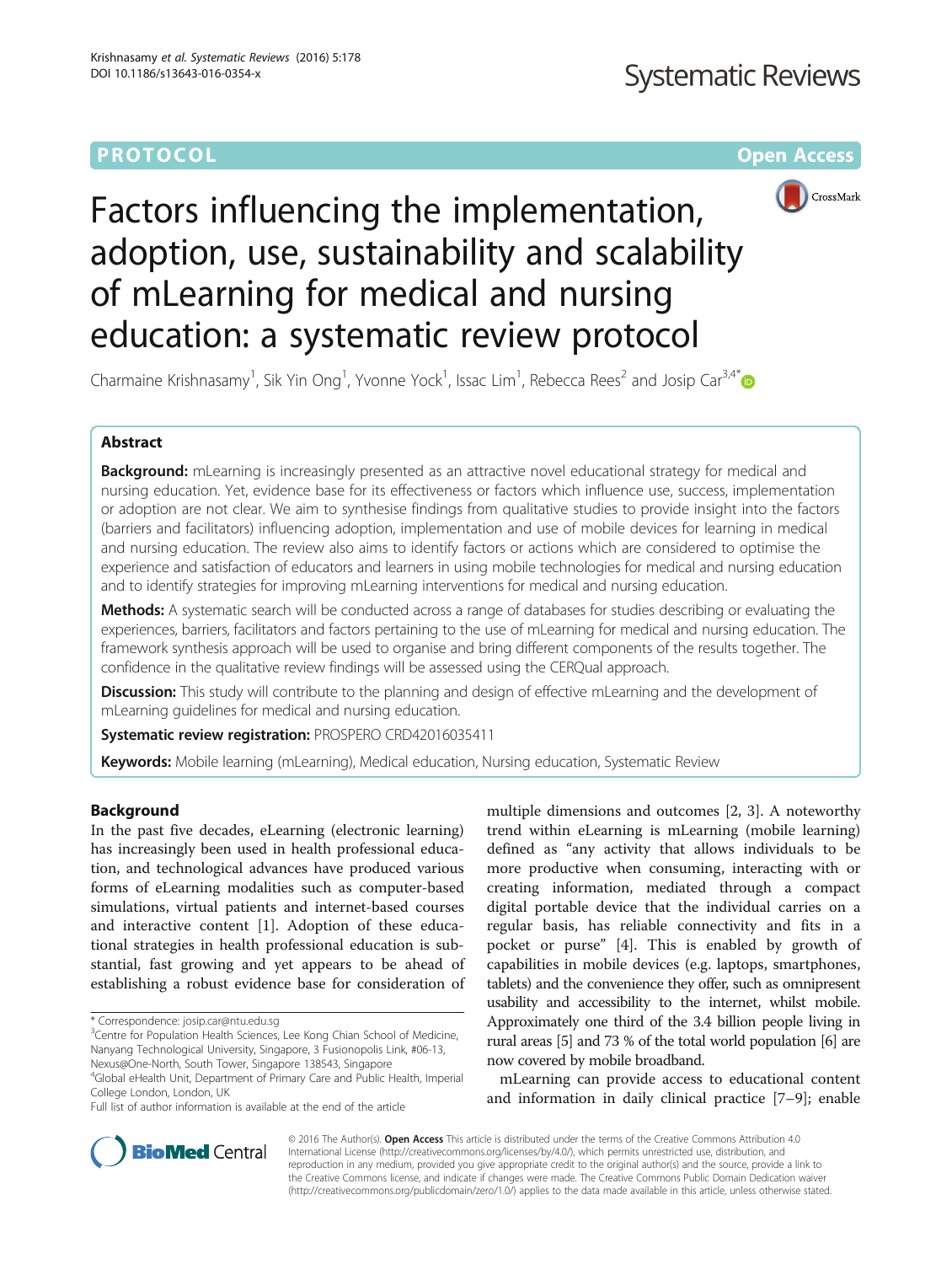conversations and the sharing of information and knowledge with other learners; and elicit support from peers and instructors regardless of geographic distance [[7](#page-6-0)–[9](#page-6-0)]. Handheld computers can be used to keep track of students' skill development and progress in assignments [[10](#page-6-0)]; promote self-directed and self-regulated learning [[11](#page-6-0), [12](#page-6-0)]; display audio-visual information relating a specific place, scene or situation; and inform situated learning [\[9](#page-6-0)].

Evaluations of the effects of eLearning more widely and specifically mLearning as a whole raise more questions than they answer. For example, a meta-analysis by Free and colleagues [[13\]](#page-6-0) included seven randomised controlled trials (RCTs) and investigated the educational outcomes associated with the use of personal digital assistants (PDAs) and portable media players in medical and nursing education. These studies looked at the effectiveness of mLearning in improving the knowledge and attitudes; however, the meta-analysis showed no clear evidence of benefit. There are many factors influencing the effectiveness of interventions that warrant closer investigation. For instance, students' perceived attributes of the intervention, such as attitudes and satisfaction, can contribute to successful implementation [\[14\]](#page-6-0).

Some factors influencing implementation and adoption of eLearning interventions include characteristics of the educational intervention, problem addressed by the intervention, features of the health system, the adopting system and other contextual factors [[14](#page-6-0)]. A number of qualitative studies have been conducted to evaluate factors affecting implementation and adoption of mLearning interventions. However, no qualitative review has been done to systematically evaluate the factors influencing the successful implementation and adoption of mLearning interventions for medical and nursing education. Our review considers the broader issues of implementation, adoption, and the educational impact of mLearning. This is important because mLearning is a relatively new area of development compared to other eLearning approaches and having a systematic and in-depth exploration of the range of potential barriers and facilitators to adoption, use, scalability and sustainability of mLearning in health professional education would deepen understanding of the topic and allow insights to be obtained. It is also important to understand mLearning in terms of the underlying assumptions about teaching and learning (pedagogy) of different approaches so as to maximise the potential richness of the learning process and enable teachers to plan for optimal learning [\[15\]](#page-6-0).

Systematic methods can be applied to identify, appraise and synthesise the findings of studies designed to gain insights into people's experiences of and perspectives on different approaches. Such studies can allow us to better understand the nature of material and sociocultural influences (e.g. cultural norms), effectiveness of interventions and help us better understand causal pathways [[16](#page-6-0)], or delineate a more complete picture of the phenomenon under study [[17\]](#page-6-0). These studies also take an interpretive approach thus often collect data using flexible methods (e.g. open-ended interviewing and/or observations) and apply qualitative analysis techniques to provide insights into important concepts and to develop theories. The synthesis of such studies tends also to work mainly with qualitative data (from study reports) and configure study findings to produce themes which may be ordered to describe variation within a phenomenon or to be developed into a new theory [\[18](#page-6-0)].

An initial scoping of the literature has identified more than 40 studies of factors (barriers and/or facilitators) that are potentially influencing mLearning in health professional education, which examine a range of different mLearning approaches from various countries and cover undergraduate and post graduate programmes. However, no review has been identified, which systematically evaluates the factors influencing the use of mLearning interventions for health professional education.

#### Review aims and research questions

The proposed systematic review aims to draw lessons from empirical research that studied the processes involved in the delivery of mLearning in the field of medical and nursing education or has sought the perspectives of learners, educators and others with experience of mLearning in this field. Themes arising from a synthesis of the findings of this research will be used to consider the teaching pedagogies that teachers using mLearning can adopt to optimise knowledge formation and retention, as well as strategies that might ameliorate negative factors and enhance positive factors potentially influencing mLearning for medical and nursing education.

The broad research question for this review is:

What are the views of educators, learners, and other key actors with experience of mLearning in medical and nursing education, about perceived factors which facilitate/enhance or hinder its implementation, adoption, scalability, sustainability and educational impact?

#### Methods/design

Given that the extent of the evidence base that addresses the above research question is unknown; this review will have two stages: a systematic 'mapping' of research evidence, followed by an in-depth analysis and synthesis. An initial mapping stage, which tends to use wideranging searches and broad inclusion criteria, can be used to help review teams identify a wide range of types of study that can then be screened systematically again, once more is known about the nature of the existing evidence base [[19\]](#page-6-0). In the case of this review, the broad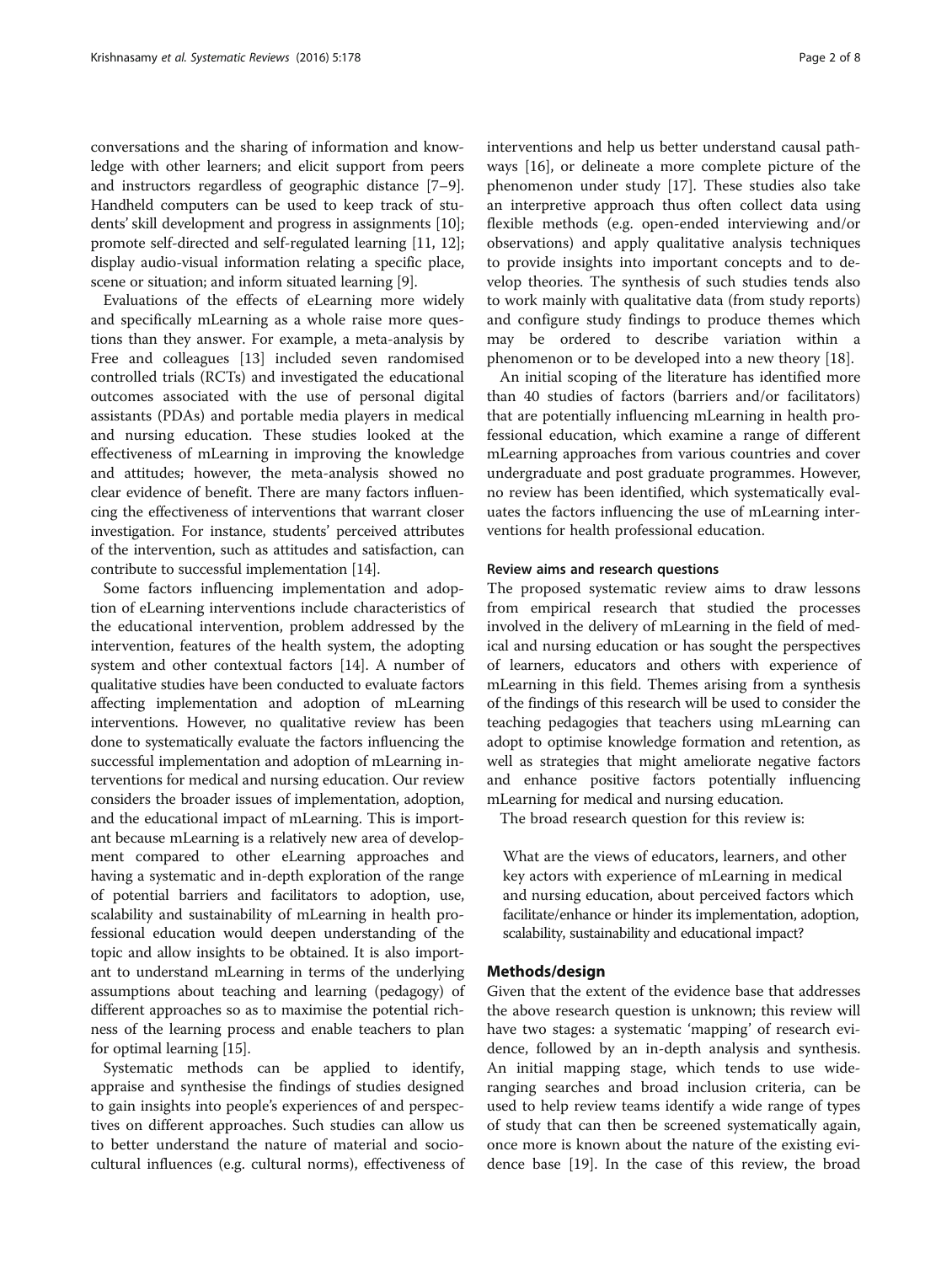inclusion criteria for the map will enable identification of studies regardless of whether they are labelled by their authors as 'qualitative'. It may then be appropriate to synthesise all of the studies identified by the map or to select a smaller number that meets a tighter set of inclusion criteria, for example, a requirement that studies use both qualitative data collection and qualitative data analysis methods.

Amongst the many conceptual frameworks that could be validly used for synthesis in this review, we considered Laurillard's comprehensive Conversational Pedagogical Framework. Laurillard's framework describes interactions between learners, peers and teachers in both formal and informal learning contexts [\[15\]](#page-6-0). It provides a detailed description of components affecting the motivation of the learners in collaborative learning environments using a combination of social learning theories, constructionism and instructionism. The model sees each teacher, each student and the other students they work with as being influenced by each other's presentations of concepts and responses to learning tasks and goals and also attempts to capture ideas about the influence of teachers' designs for learning environments as well as learners' and peers' responses to each other's practices within these environments. This model, however, does not consider the influence that socio-cultural constructs can play on the mLearning process in the medical education context. It has been advocated that medical education researchers and curriculum developers consider the external, internal, implementation, experience and impact factors when designing technology-based interventions [[20](#page-6-0)].

Another conceptual model that might inform this review's analyses is the one developed by Tabak and Nguyen [\[21](#page-6-0)]. This integrates three theories from different domains: the technology acceptance model (TAM) [[22\]](#page-6-0), the concept of self-regulation from social cognitive theory [\[23](#page-6-0)] and the five-factor model of personality [[24](#page-6-0)] to integrate both intrinsic and extrinsic influences on learners within online learning environments. This middle-range theory might help with exploration of the types of situational variables influencing mLearning processes at the individual learner level.

#### Criteria for considering studies for this review

Inclusion and exclusion criteria will be required for two different purposes. Firstly, the search results will be screened to identify studies to include in an initial systematic map. These studies will be coded (see below) so as to provide an overview of the nature and extent of the literature that addresses the review's research questions. Following the consideration of the range of study designs seen in the map, the mapped studies may be screened again using a refined set of inclusion criteria so as to identify studies that have applied certain aspects

of study design, with only these studies then being described further, being fully appraised for their methodological quality and having their findings extracted for inclusion in a synthesis.

#### Types of studies

To be included in the systematic map, study reports will need to:

- Have an abstract in English

- Be conducted in any geographical setting (e.g. low, middle and high-income countries), involving all types of healthcare (e.g. primary, secondary, tertiary) and educational setting (e.g. university, laboratory, medical ward, community)

- Be a report that presents findings or analyses of data from a primary research study (Systematic reviews that meet all other criteria will not be used as a source of data but their reference lists will be screened for other suitable studies. Commentaries, letters, editorials and other kinds of literature reviews will be excluded). - Be a study that examines people's perspectives on and experiences of mLearning (see intervention below) so as to produce findings about perceived factors which facilitate/enhance or hinder its implementation, adoption, scalability, sustainability and educational impact. For in-depth review and synthesis, depending on the quantity and nature of the research found in the systematic map, it may be helpful to restrict studies to those that meet the inclusion criteria above and below but also: - Collect and analyse data primarily through the use of qualitative methods.

○ This would include studies underpinned by theoretical frameworks such as phenomenology, ethnography and grounded theory, as well as many forms of action and narrative research and case studies. Qualitative methods for data collection would include focus groups, in-depth individual interviews and observations.

#### Types of participants

- The studies should include participants who are or have been enrolled in a pre- or post-professional, undergraduate or postgraduate, medical or nursing professional education programme.

#### Types of interventions

The studies should explore mLearning interventions in pre- and post-qualification medical or nursing education or mLearning being implemented in educational settings for medical and nursing professionals: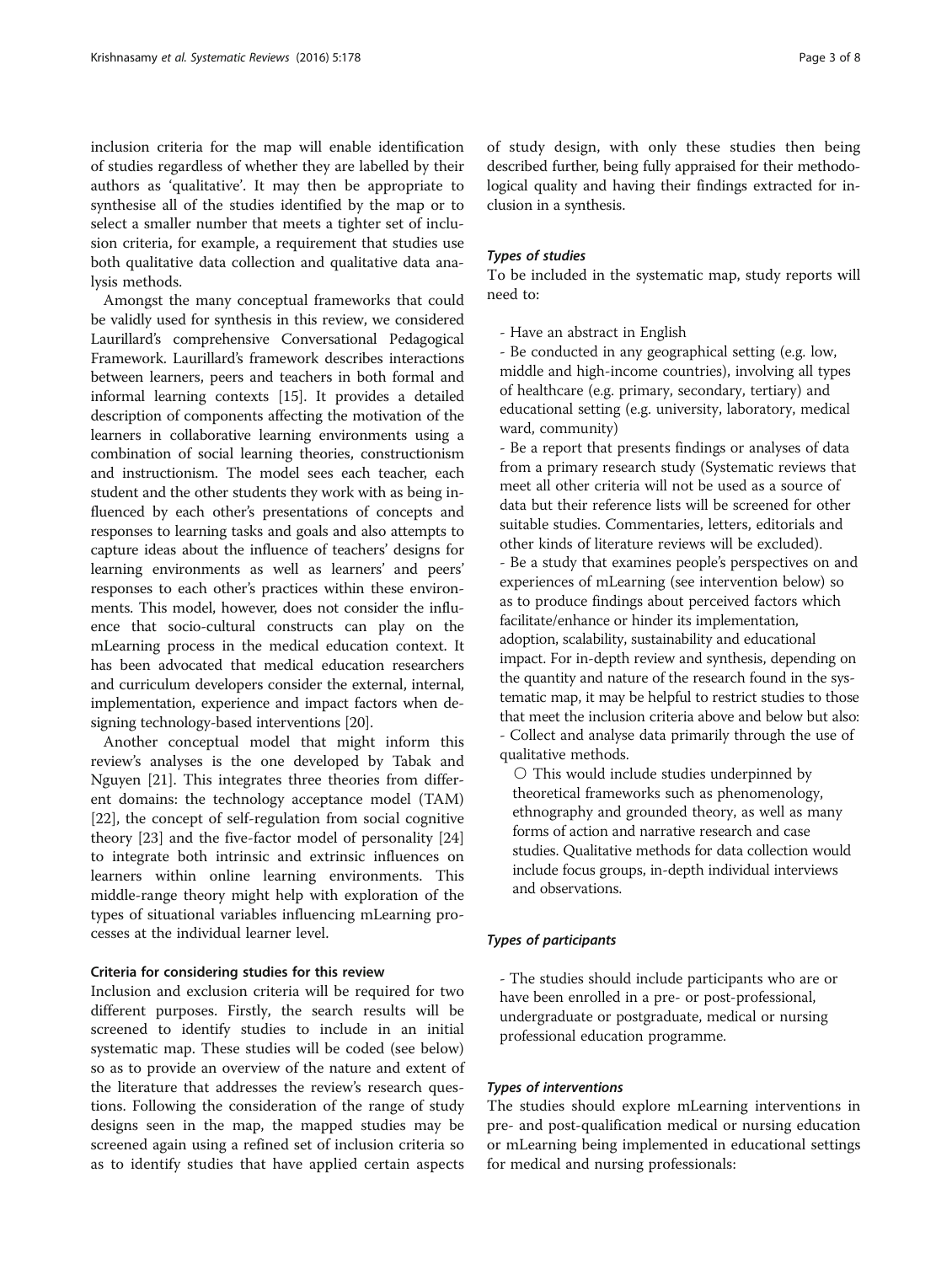○ Where mLearning is defined as earlier above. This includes interventions which use mobile phones, PDAs, PDA phones, smartphones, pocket computers, handheld and ultra-portable computers such as tablet

personal computers (PCs) ○ Where it is clear that reference is being made specifically to mLearning (for example, not solely to a mixture of mLearning and non-mLearning interventions, in which both types of learning components have been received)

#### Search methods for identification of studies

This study is part of a larger series of evidence synthesis reviews on eLearning for health professional education conducted in collaboration with the World Health Organization, for which a common search strategy has been developed. Hence, the searches for this review will be run as one component of a larger group of related reviews that also examine the effects of eLearning interventions and barriers and facilitators of eLearning of all types within education for health professionals. The searches covered the following bibliographic databases:

#### Electronic searches

• Systematic review registers:

○ The Cochrane Library (Cochrane Database of Systematic Reviews, Cochrane Central Register of Controlled Trials (CENTRAL), Cochrane Methodology Register)

○ Joanna Briggs Institute Database of Systematic Reviews and Implementation Reports

• Education focused databases: ○ Education Resources Information Centre (ERIC) • Health focused databases

○ Cumulative Index to Nursing and Allied Health Literature (CINAHL) ○ EMBASE (Elsevier)

- MEDLINE (Ovid)
- Other databases ○ PsycINFO
	- Web of Science Core Collection (Thomson Reuters)

When searching these databases, sets of terms were identified from each database's controlled classifying terminology for each of the main concepts found within all of the reviews' research questions (eLearning, education, medical and nursing students and professionals). These sets of terms will then be combined to find only those records that have been classified with a term relating to all of the concepts. Searches using free-text terms will also be run to help identify relevant studies that, for whatever reason, have not been allocated controlled terms. Searches will be limited to items published from

1990 onwards. At the time of submitting this protocol, more than 40 studies had been identified using the methods for the systematic map. The studies are described in Additional file [1](#page-5-0): Appendix 1.

#### Data collection and analysis

All records of studies that are identified by these searches will be uploaded to the specialist systematic review software EPPI-Reviewer 4 [[25](#page-6-0)], where duplicate studies will be removed, and the remaining studies will be screened. Separate searches for the purposes of this review will then be conducted within EPPI-Reviewer to identify relevant studies. Further sets of terms will be combined, using the software's search function, which looks for each search term within a record's title and/or its abstract. Sets of terms will be developed to cover the concepts central to this review (mLearning, perspectives and experiences) and combined, as described above, so as to identify a set of records to screen. The references of included studies will be screened.

#### Selection of studies

All review authors will initially work together with a sample set of identified studies. These will be used to pilot the inclusion criteria and then to reach a high level of concordance between all review authors in using the criteria to determine a study's eligibility for inclusion. The titles and abstracts of each report retrieved from the search strategy and the additional sources described will then be screened independently by two review authors, who will discuss all cases where they initially disagree on whether or not a report should be included. Full reports will be obtained for those studies that appear at this point to meet the inclusion criteria for the systematic map. Retrieved reports will then be screened again, also by two review authors, working independently. A third review author will help decide upon inclusion of a report in all cases where the two initial reviewers cannot agree.

#### Data extraction and management

All studies that are included in the systematic map will be described according to a standardised coding system modified from one used in previous similar reviews (e.g. Shepherd and colleagues [[26\]](#page-6-0)). Codes applied to capture the key characteristics of relevant studies are likely to include but not be limited to:

• Codes to describe the study context and population, including

○ The country setting (e.g. name of country, which will then be classified using the World Bank classification of low-, lower middle-, upper-middle or high-income country)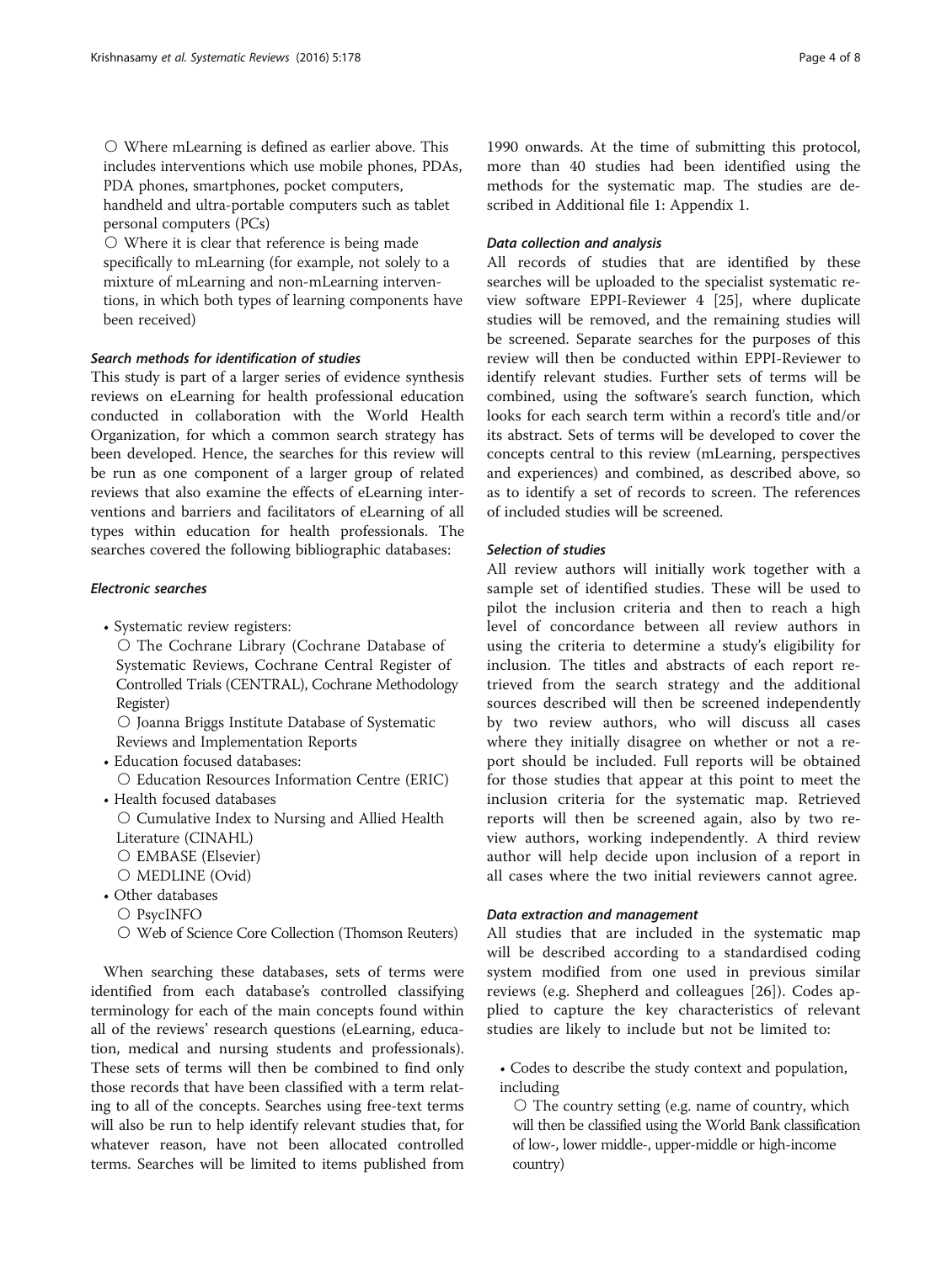○ The educational setting (e.g. university/educational institution, healthcare institution/healthcare setting, community/home)

○ Relevant defining features of the sampled population (e.g. gender, age, years of education/ training, type/level of training, years of experience, professional group)

- Codes to describe the intervention under study, including ○ Study aims/research questions
	- Learning expectations

○ The mLearning modality (e.g. iPad, iPod, mobile phone, smart phone, tablet, personal computer, PDAs) ○ Learning platform (e.g. chatgroup, e-book, web-based module, mobile application, computer program)  $\circ$  Component of intervention (e.g. skills training, education/information/theory, professional training, provision of resources/supplementary information, services)

 $\circ$  Duration of intervention (e.g. <1 month, 1–6 months, 7–12 months, >12 months)

• Codes to describe the study design, including: ○ The type of data collection method used (e.g. survey with open-ended questions; observational study using case study techniques; in-depth individual interviews; focus groups)

○ Sampling approach (e.g. convenience sampling, random sampling, purposive sampling, snowball sampling, theoretical sampling)

○ The sampling frame (e.g. course enrolment list, directory of doctors/ nurses working in the hospital) ○ The sample size (e.g. <10, 11–20, 21–50, 51–100, >100)

 $\circ$  The type of analysis (qualitative only or qualitative and quantitative).

○ Type of outcomes (e.g. attitudes, skills, knowledge, experiences, feelings)

Where possible, the mLearning experiences of the students will be compared based on their age, type/level of educational training, professional group, years of education/ training and learning expectations. All studies that are included in the in-depth review will be described further using additional, standard questions, such as those used in previous reviews of intervention processes and stakeholder perspectives (e.g. Rees et al. [[27\]](#page-6-0); Shepherd et al. [\[26](#page-6-0)]).

#### Appraisal of study quality and certainty of review findings

The quality of studies included in the in-depth review will be examined using a quality-assessment tool for qualitative studies (a modified version of a Critical Appraisal Skills Program tool [\[28\]](#page-6-0). Studies that meet the inclusion criteria will be included in the review regardless of the study quality, and the quality assessment will be used to describe the findings of the study. Each relevant review finding will be assessed using the GRADE-CERQual (Confidence in the Evidence from Reviews of Qualitative Research) approach. The purpose of using the CERQual approach is to assess and describe how much confidence can be placed in findings from system-

atic reviews of qualitative evidence [[29, 30](#page-6-0)]. The term "confidence" refers to the assessment of the extent to which a finding from the review adequately represents the phenomenon of interest, such that the phenomenon of interest does not differ considerably from the research finding. The CERQual approach is still being refined; hence, the version by Lewin et al. [\[30](#page-6-0)] that we will be using will guide assessment of four aspects, namely the methodological limitations of the qualitative studies that contribute to a review finding, the relevance of the studies that inform a review finding, the coherence of the review finding and the adequacy of data supporting a review finding.

#### Data synthesis

The framework analysis approach which is recommended in the literature as a highly structured approach to organising and analysing data will be used to analyse the contextual details and findings from each study. This involves the construction of thematic categories from the findings of included studies through the use of a matrix within which the findings are coded [\[31](#page-6-0)]. A distinctive feature of this approach is that an a priori 'framework' is used as a starting point for the synthesis. An initial, 'good enough', framework is developed from the review team's reading and discussion of theoretical material that relates to the concepts in the review's research question. The synthesis approach is then deductive [\[32\]](#page-6-0), with reviewers attempting to match the findings of included studies with the different aspects of their initial conceptual frame. When the findings are found to address an area not covered in the initial frame, the frame is modified, until the frame addresses all of the themes arising from the included studies. Additional work will be performed to ensure that the synthesis takes into account the variation across and within different study populations and contexts. The following five stages of framework analysis identified by Pope, Ziebland and Mays [\[33](#page-6-0)] will be applied:

- 1. Familiarisation—this stage involves the authors being immersed in the data by reading and studying the papers retrieved with the aims and objectives of the review and listing key ideas and recurrent themes.
- 2. Identifying a thematic framework—this process involves the identification of key issues, concepts and themes using the a priori issues in the aims, objectives, experiences and perspectives that recur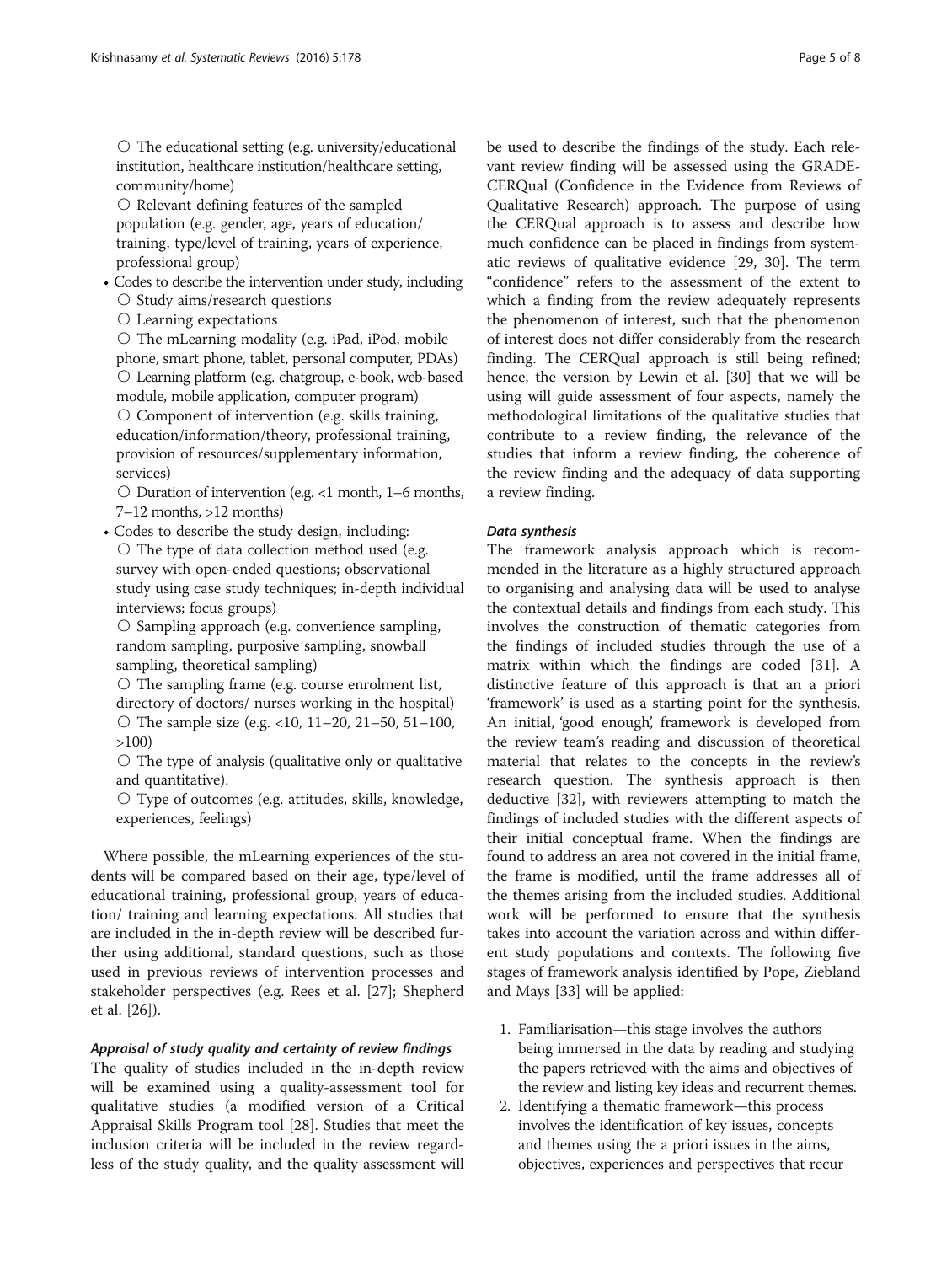<span id="page-5-0"></span>in the data. This stage results in the formulation of a detailed index of the data, in which data is labelled in manageable chunks for subsequent retrieval and exploration. At this stage, we may incorporate into a framework, aspects of Laurillard's framework [\[34\]](#page-6-0) so as to identify the different pedagogic forms of eLearning that have previously been described by teachers as optimising learning and aspects of the meso-level framework developed by Tabak and Nguyen [\[21\]](#page-6-0) to allow consideration of a wider range of intrinsic and extrinsic factors influencing the eLearning process.

- 3. Indexing—in this stage, the thematic framework is applied by annotating transcripts of findings from included studies with codes from the index and supporting them with short text descriptors to substantiate the index heading. Review authors will independently read and re-read the selected studies and apply the review's initial framework. The framework can be applied by moving between the data and themes covered by the framework and searching for additional themes until all of the studies have been reviewed, in an iterative manner. At this stage, the definitions and boundaries of each of the emerging themes will be discussed amongst the review authors and revision of the model will be conducted in line with the ideas and categories that emerge from this process.
- 4. Charting—the data is then re-arranged according to the relevant part of the thematic framework, and the information is distilled and summarised into charts. The charts will contain distilled summaries of evidence from different perspectives and involve a high level of abstraction and synthesis.
- 5. Mapping and interpretation—finally the charts will be used together with the research objectives and themes that have emerged, to define concepts and explain the findings through clarification of the phenomena, creation of typologies and finding associations between themes.

#### Reporting methods

This protocol is reported according to the Preferred Reporting Items for Systematic Reviews and Metaanalyses (PRISMA)-P Statement for reporting systematic review protocols [[35](#page-6-0)]. A completed PRISMA-P is attached in Additional file 2.

#### **Discussion**

An understanding of factors influencing the implementation, adoption, scalability, sustainability and educational attainment via mLearning is key to maximising its potential and ensure the most appropriate use. In addition, we will identify gaps in literature to inform

future research and policy development in this promising area of learning innovation.

#### Additional files

[Additional file 1:](dx.doi.org/10.1186/s13643-016-0354-x) Initial review of articles retrieved from database [\[36](#page-6-0)-[75\]](#page-7-0). (DOCX 53 kb)

[Additional file 2:](dx.doi.org/10.1186/s13643-016-0354-x) PRISMA-P (Preferred Reporting Items for Systematic review and Meta-Analysis Protocols) 2015 checklist: recommended items to address in a systematic review protocol. (DOC 82 kb)

#### Acknowledgements

We gratefully acknowledge support for this work by National Healthcare Group, Singapore, Nanyang Technological University, Singapore, and UCL Institute of Education, University College London.

#### Funding

None.

#### Availability of data and materials

All materials described in this protocol and the final manuscript will be made freely available to any scientist wishing to use them for noncommercial purposes.

#### Authors' contributions

CK collaborated on the design and content of the review, research questions, methods and protocol. OSY collaborated on the design and content of the review and research questions and reviewed and edited the protocol. YY collaborated on the design and content of the review and research questions and reviewed and edited the protocol. IL advised on this collaborative work and approved the final manuscript. RR is a methodological lead for this review, she collaborated on the design and content of the review and research question and in the selection of methods and reviewed and edited the protocol. JC leads the overall eLearning review series and initiated this work. He acted as the review supervisor and advised on the development and edited the protocol. All authors read and approved the final manuscript.

#### Competing interests

None.

#### Consent for publication

All authors have consented for publication

# Ethics approval and consent to participate

Not applicable.

#### Author details

<sup>1</sup>HOMER, Education Development Office, National Healthcare Group, Tan Tock Seng Hospital, 7 Jalan Tan Tock Seng, Annex 2 (Level 3, West Wing), Singapore 308440, Singapore. <sup>2</sup> Evidence for Policy and Practice Information and Co-ordinating Centre (EPPI-Centre), Social Science Research Unit, Department of Social Science, UCL Institute of Education, University College London, 18 Woburn Square, London WC1H0NR, UK.<sup>3</sup> Centre for Population Health Sciences, Lee Kong Chian School of Medicine, Nanyang Technological University, Singapore, 3 Fusionopolis Link, #06-13, Nexus@One-North, South Tower, Singapore 138543, Singapore. <sup>4</sup>Global eHealth Unit, Department of Primary Care and Public Health, Imperial College London, London, UK.

# Received: 26 April 2016 Accepted: 29 September 2016

#### References

- 1. Triola MM, Huwendiek S, Levinson AJ, Cook DA. New directions in elearning research in health professions education: report of two symposia. Med Teach. 2012;34:e15–20.
- 2. George PP, Papachristou N, Belisario JM, Wang W, Wark PA, Cotic Z, et al. Online eLearning for undergraduates in health professions: a systematic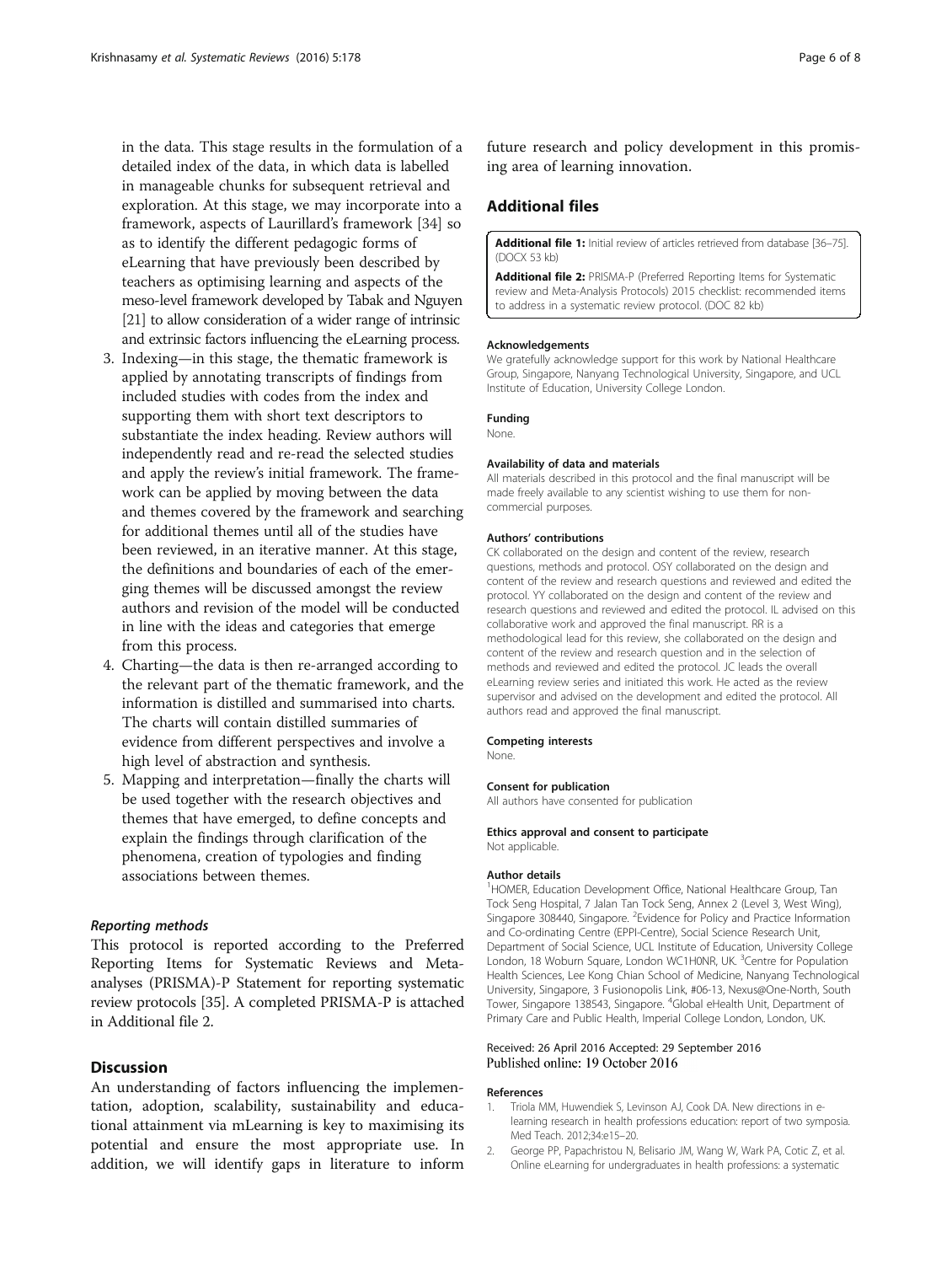<span id="page-6-0"></span>review of the impact on knowledge, skills, attitudes and satisfaction. J Glob Health. 2014. doi:[10.7189/jogh.04.010406](http://dx.doi.org/10.7189/jogh.04.010406).

- 3. Rasmussen K, Belisario JM, Wark PA, Molina JA, Loong SL, Cotic Z, et al. Offline eLearning for undergraduates in health professions: a systematic review of the impact on knowledge, skills, attitudes and satisfaction. J Glob Health. 2014. doi:[10.7189/jogh.04.010405](http://dx.doi.org/10.7189/jogh.04.010405).
- 4. Chia Y, Tsai FS, Tiong AW, Kanagasabai R. Context-aware mobile learning with a semantic service-oriented infrastructure. 2011. IEEE Workshops of International Conference on Advanced Information Networking and Applications (WAINA).<http://ieeexplore.ieee.org/document/5763619/> . Accessed 7 Oct 2016.
- 5. International Telecommunications Union, ICT facts and figures—the world in 2015. 2015. [https://www.itu.int/net/pressoffice/press\\_releases/2015/17.](https://www.itu.int/net/pressoffice/press_releases/2015/17.aspx) [aspx](https://www.itu.int/net/pressoffice/press_releases/2015/17.aspx). Accessed 10 Dec 2015.
- 6. GSMA. The mobile economy 2015. [https://vk.com/doc34562773\\_](https://vk.com/doc34562773_437363041?hash=50ba80999ad4c70b6f&dl=707b55b1d5668c9ea9) [437363041?hash=50ba80999ad4c70b6f&dl=707b55b1d5668c9ea9.](https://vk.com/doc34562773_437363041?hash=50ba80999ad4c70b6f&dl=707b55b1d5668c9ea9) Accessed 7 Oct 2016.
- 7. Alegría DAH, Boscardin C, Poncelet A, Mayfield C, Wamsley M. Using tablets to support self-regulated learning in a longitudinal integrated clerkship. Med Educ Online. 2014. doi:[10.3402/meo.v19.23638.](http://dx.doi.org/10.3402/meo.v19.23638)
- 8. Doherty I, Sharma N, Harbutt D. Contemporary and future eLearning trends in medical education. Med Teach. 2015;37:1–3.
- Hardyman W, Bullock A, Brown A, Carter-Infram S, Stacey M. Mobile technology supporting trainee doctors' workplace learning and patient care: an evaluation. BMC Med Educ. 2013;13:6.
- 10. Lehman K. Clinical nursing instructors' use of handheld computers for student recordkeeping and evaluation. J Nurs Educ. 2003;42:41.
- 11. Davies BS, Rafique J, Vincent TR, Fairclough J, Packer MH, Vincent R, Haq I. Mobile medical education (MoMEd)—how mobile information resources contribute to learning for undergraduate clinical students—a mixed methods study. BMC Med Educ. 2012. doi:[10.1186/1472-6920-12-1.](http://dx.doi.org/10.1186/1472-6920-12-1)
- 12. Tanaka PP, Hawrylyshyn KA, Macario A. Use of tablet (iPad®) as a tool for teaching anesthesiology in an orthopedic rotation. Rev Bras Anestesiol. 2012;62:214–2.
- 13. Free C, Phillips G, Watson L, Galli L, Felix L, Edwards P, et al. The effectiveness of mobile-health technologies to improve health care service delivery processes: a systematic review and meta-analysis. PLoS Med. 2013;10(1):e1001363.
- 14. Al-Shorbaji N, Atun R, Car J, Majeed A, Wheeler EL. Technical report: eLearning for undergraduate health professional education—a systematic review informing a radical transformation of health workforce development. World Health Organisation.
- 15. Laurillard D. Pedagogical forms for mobile learning: framing research questions. In: Pachler N, editor. Mobile learning: towards a research agenda. London: WLE Centre, IoE; 2007. p. 153–75. [http://eprints.ioe.ac.uk/627/1/](http://eprints.ioe.ac.uk/627/1/Mobile_C6_Laurillard.pdf) [Mobile\\_C6\\_Laurillard.pdf](http://eprints.ioe.ac.uk/627/1/Mobile_C6_Laurillard.pdf).
- 16. Harris J. Using qualitative research to develop robust effectiveness questions and protocols for Cochrane systematic reviews. In: Noyes K, et al, editors. Supplementary Guidance for Inclusion of Qualitative Research in Cochrane Systematic Reviews of Interventions. 2011. Cochrane Collaboration Qualitative Methods Group.
- 17. Bearman M, Dawson P. Qualitative synthesis and systematic review in health professions education. Med Educ. 2013;47:252–60.
- 18. Thomas J, Harden A, Newman M. Synthesis: combining results systematically and appropriately. In: Gough D, Oliver S, Thomas J, editors. An introduction to systematic reviews. London: Sage Publications; 2012. p. 179–227.
- 19. Gough D, Thomas J, Oliver S. Clarifying differences between review designs and methods. Syst Rev. 2012;1(1):1.
- 20. Ellaway RH. Apples and architraves: a descriptive framework for e-learning research. Med Teach. 2010;32:95–7.
- 21. Tabak F, Nguyen NT. Technology acceptance and performance in online learning environments: impact of self-regulation. J Online Learn Teach. 2013;9:116–30.
- Davis FD. Perceived usefulness, perceived ease of use, and user acceptance of information technology. MIS Quart. 1989;13:319–40.
- 23. Bandura A. Social foundations of thought and action: a social cognitive theory. New Jersey: Prentice-Hall, Inc; 1986.
- 24. Barrick MR, Mount MK. Yes, personality matters: moving on to more important matters. Human Perform. 2005;18:359–72.
- 25. Thomas J, Brunton J, Graziosi S. EPPI-reviewer 4.0: software for research synthesis. EPPI-Centre Software. London: Social Science Research Unit, Institute of Education; 2010.
- 26. Shepherd J, Kavanagh J, Picot J, Cooper K, Harden A, Barnett-Page E, et al. The effectiveness and cost-effectiveness of behavioural interventions for the

prevention of sexually transmitted infections in young people aged 13-19: a systematic review and economic evaluation. Health Technol Assess. 2010;14:1–206.

- 27. Rees RW, Caird J, Dickson K, Vigus C, Thomas J. 'It's on your conscience all the time': a systematic review of qualitative studies examining views on obesity among young people aged 12–18 years in the UK. BMJ Open. 2014;4:e004404.
- 28. CASP. 10 questions to help you make sense of qualitative research." from [http://media.wix.com/ugd/dded87\\_29c5b002d99342f788c6ac670e49f274.](http://media.wix.com/ugd/dded87_29c5b002d99342f788c6ac670e49f274.pdf) [pdf](http://media.wix.com/ugd/dded87_29c5b002d99342f788c6ac670e49f274.pdf).
- 29. Bohren MA, Vogel JP, Hunter EC, Lutsiv O, Makh SK, Souza JP, et al. The mistreatment of women during childbirth in health facilities globally: a mixedmethods systematic review. PLoS Med. 2015. doi[:10.1371/journal.pmed.1001847.](http://dx.doi.org/10.1371/journal.pmed.1001847)
- 30. Lewin S, Glenton C, Munthe-Kaas H, Carlsen B, Colvin CJ, Gulmezoglu M, et al. Using qualitative evidence in decision making for health and social interventions: an approach to assess confidence in findings from qualitative evidence syntheses (GRADE-CERQual). PLoS Med. 2015. doi[:10.1371/journal.](http://dx.doi.org/10.1371/journal.pmed.1001895) [pmed.1001895.](http://dx.doi.org/10.1371/journal.pmed.1001895)
- 31. Dixon-Woods M. Using framework-based synthesis for conducting reviews of qualitative studies. BMC Med. 2011. doi:[10.1186/1741-7015-9-39.](http://dx.doi.org/10.1186/1741-7015-9-39)
- 32. Barnett-Page E, Thomas J. Methods for the synthesis of qualitative research: a critical review. BMC Med Res Methodol. 2009. doi[:10.1186/1471-2288-9-59](http://dx.doi.org/10.1186/1471-2288-9-59).
- 33. Pope C, Ziebland S, Mays N. Qualitative research in health care: analysing qualitative data. BMJ. 2000;320:114–6.
- Laurillard D. The pedagogical challenges to collaborative technologies. IJCSCL. 2009;4:5–20.
- 35. Moher D, Shamseer L, Clarke M, Ghersi D, Liberati A, Petticrew M, et al. Preferred reporting items for systematic review and meta-analysis protocols (PRISMA-P) 2015 statement. Syst Rev. 2015;4(1):1.
- 36. Abate KS. The effect of podcast lectures on nursing students' knowledge retention and application. Nurs Educ Perspect. 2013;34:182–5.
- 37. Al-Fahad FN. Students' attitudes and perceptions towards the effectiveness of mobile learning in King Saud University. Saudi Arabia: TOJET; 2009. p. 82.
- 38. Alipour S, Moini A, Jafaro-Adli S, Gharaie N, Mansouri K. Comparison of teaching about breast cancer via mobile or traditional learning methods in gynecology residents. Asian Pac J Cancer Prev. 2012;13:4593–5.
- 39. Arvey SR, Fernandez ME, LaRue DM, Bartholomew LK. When Promotoras and technology meet: a qualitative analysis of Promotoras' use of small media to increase cancer screening among South Texas Latinos. Health Educ Behav. 2012;39:352–63.
- 40. Bidaki MZ, Sanati AR, Ghannad FR. Producing and introducing mobile books, as a new model of providing learning content in medical sciences. Procedia Soc Behav Sci. 2013;83:99–2.
- 41. Bogossian FE, Kellett SE, Mason B. The use of tablet PCs to access an electronic portfolio in the clinical setting: a pilot study using undergraduate nursing students. Nurs Educ Today. 2009;29:246–3.
- 42. Boruff JT, Storie D. Mobile devices in medicine: a survey of how medical students, residents, and faculty use smartphones and other mobile devices to find information. J Med Libr Assoc. 2014;102:22.
- 43. Bruce-Low S, Burnet S, Arber K, Price D, Webster L, Stopforth M. Interactive mobile learning: a pilot study of a new approach for sport science and medical undergraduate students. Adv Physiol Educ. 2013;37:292–7.
- 44. Burke S, Cody W. Podcasting in undergraduate nursing programs. Nurs Educator. 2014;39:256–9.
- 45. Chang AY, Littman-Quinn R, Kyer A, Seymour AK, Kovarik CL. Use of mobile learning by resident physicians in Botswana. Telemed E Health. 2012;18:11–3.
- 46. Chib A. The Aceh Besar midwives with mobile phones project: design and evaluation perspectives using the information and communication technologies for healthcare development model. J Comput-Mediat Comm. 2010;15:500–25.
- 47. Clay CA. Exploring the use of mobile technologies for the acquisition of clinical skills. Nurs Educ Today. 2011;31:582–6.
- 48. Davern MS, Sandsmark E, Schwan J, Odom J, Guiton G, Taylor M. Mobile learning: students' novel approach to practice problems. Med Educ. 2014;48:1104–32.
- 49. Davies M. Using the Apple iPad to facilitate student-led group work and seminar presentation. Nurs Educ Pract. 2014;14:363–7.
- 50. Dearnley C, Haigh J, Fairhall J. Using mobile technologies for assessment and learning in practice settings: a case study. Nurs Educ Pract. 2008;8:197–4.
- 51. Farrell MJ, Rose L. Use of mobile handheld computers in clinical nursing education. J Nurs Educ. 2008;47:13–9.
- 52. Gibbons C. How does having a pocket PC affect doctoral students' experience of learning? A case-study and its implications for postgraduate